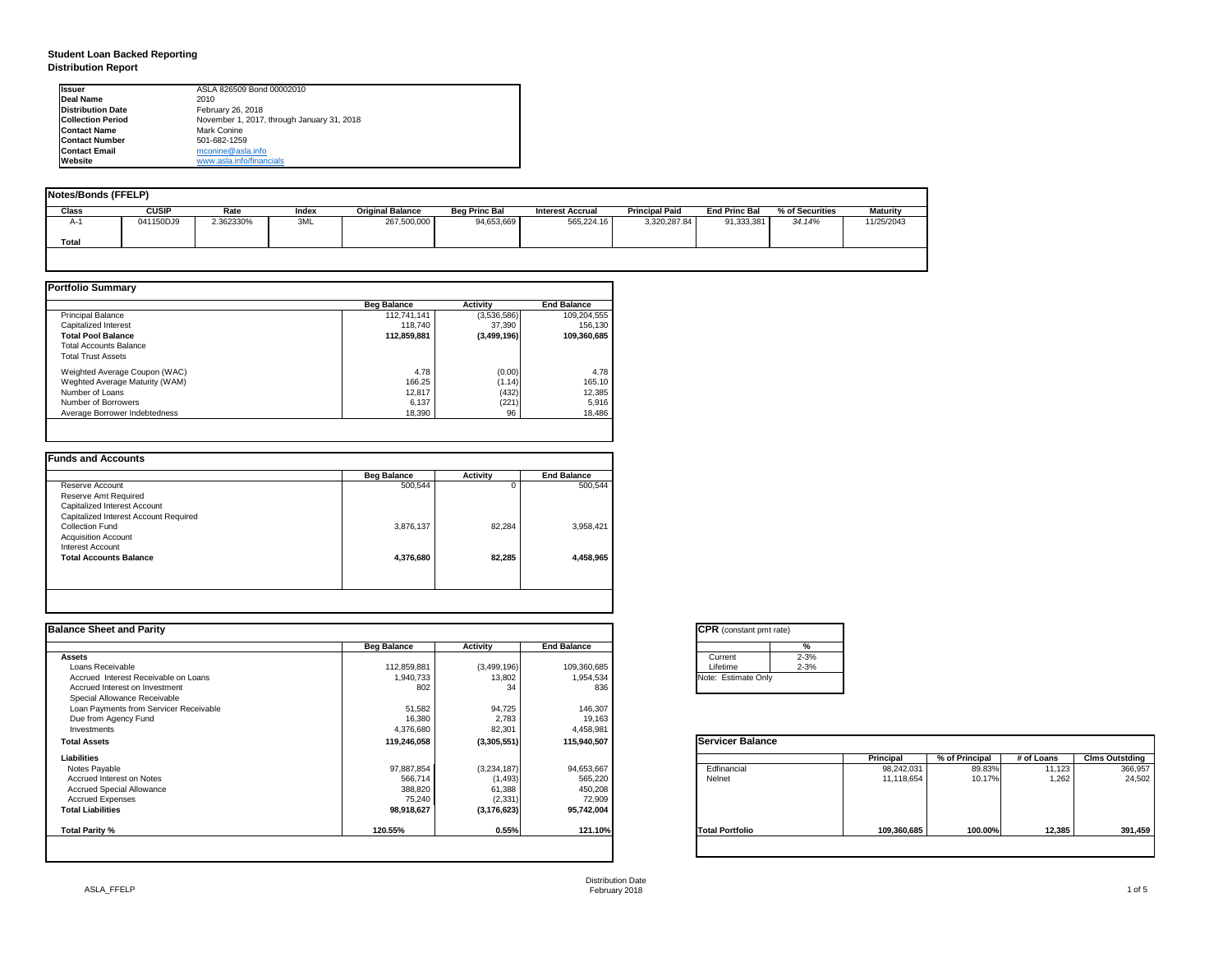## **Student Loan Backed Reporting Distribution Report**

|                           | # of Loans       |               | <b>Principal</b> |               | % of Principal   |               | <b>WAC</b>       |               | <b>WARM</b>      |               |
|---------------------------|------------------|---------------|------------------|---------------|------------------|---------------|------------------|---------------|------------------|---------------|
|                           | <b>Beginning</b> | <b>Ending</b> | <b>Beginning</b> | <b>Ending</b> | <b>Beginning</b> | <b>Ending</b> | <b>Beginning</b> | <b>Ending</b> | <b>Beginning</b> | <b>Ending</b> |
| In School                 |                  |               | 18,133           | 18,133        | 0.02%            | 0.02%         | 4.44             | 4.44          | 113.10           | 113.10        |
| Grace                     |                  |               | 22,130           | 7,874         | 0.02%            | 0.01%         | 5.01             | 3.28          | 115.26           | 120.00        |
| Repayment                 |                  |               |                  |               |                  |               |                  |               |                  |               |
| Current                   | 9,228            | 8,881         | 86,209,189       | 84,074,863    | 76.39%           | 76.88%        | 4.68             | 4.68          | 170.36           | 169.07        |
| 31-60 Days Delinquent     | 465              | 348           | 3,219,454        | 2,850,693     | 2.85%            | 2.61%         | 4.93             | 5.20          | 147.04           | 157.62        |
| 61-90 Days Delinquent     | 593              | 208           | 4,438,995        | 1,273,141     | 3.93%            | 1.16%         | 5.05             | 5.42          | 149.26           | 135.79        |
| 91-120 Days Delingent     | 74               | 130           | 473,691          | 932,527       | 0.42%            | 0.85%         | 5.21             | 4.90          | 134.90           | 140.80        |
| 121-180 Days Delinquent   | 153              | 527           | 1,296,756        | 3,661,095     | 1.15%            | 3.35%         | 5.51             | 4.80          | 138.55           | 136.02        |
| 181-270 Days Delinquent   | 115              | 157           | 1,091,591        | 1,203,824     | 0.97%            | 1.10%         | 5.02             | 5.16          | 173.24           | 140.75        |
| 271+ Days Delinquent      | 43               | 39            | 341,194          | 176,615       | 0.30%            | 0.16%         | 5.09             | 4.01          | 129.77           | 125.99        |
| <b>Total Repayment</b>    | 10,671           | 10,290        | 97,070,870       | 94, 172, 757  | 86.01%           | 86.11%        | 4.72             | 4.72          | 168.06           | 166.49        |
| Forbearance               | 1,118            | 1,133         | 9,705,367        | 8,875,246     | 8.60%            | 8.12%         | 5.08             | 5.13          | 158.79           | 157.37        |
| Deferment                 | 970              | 926           | 5,700,520        | 5,895,215     | 5.05%            | 5.39%         | 5.15             | 5.16          | 149.36           | 154.03        |
| <b>Claims in Progress</b> | 41               | 24            | 342,860          | 386,209       | 0.30%            | 0.35%         | 5.09             | 4.92          | 153.71           | 194.00        |
| <b>Claims Denied</b>      |                  |               |                  | 5,249         |                  | 0.00%         |                  | 3.28          |                  | 73.00         |
| <b>Total Portfolio</b>    | 12,817           | 12,385        | 112,859,881      | 109,360,685   | 100.00%          | 100.00%       | 4.78             | 4.78          | 166.25           | 165.10        |

|                                     | # of Loans       |               | <b>Principal</b> |               | % of Principal |               | <b>WAC</b>       |        | <b>WARM</b>      |        |
|-------------------------------------|------------------|---------------|------------------|---------------|----------------|---------------|------------------|--------|------------------|--------|
|                                     | <b>Beginning</b> | <b>Ending</b> | <b>Beginning</b> | <b>Ending</b> | Beginning      | <b>Ending</b> | <b>Beginning</b> | Ending | <b>Beginning</b> | Ending |
| Current                             | 9,228            | 8,881         | 86,209,189       | 84,074,863    | 89.27%         | 89.28%        | 4.68             | 4.68   | 170.36           | 169.07 |
| 31-60 Days Delinquent               | 465              | 260           | 3,219,454        | 2,850,693     | 2.84%          | 3.03%         | 4.93             | 5.20   | 147.04           | 157.62 |
| 61-90 Days Delinquent               | 593              | 169           | 4,438,995        | 1,273,141     | 4.78%          | 1.35%         | 5.05             | 5.42   | 149.26           | 135.79 |
| 91-120 Days Delingent               | 74               | 115           | 473,691          | 932,527       | 0.46%          | 0.99%         | 5.21             | 4.90   | 134.90           | 140.80 |
| 121-180 Days Delinquent             | 153              | 456           | 1,296,756        | 3,661,095     | 1.09%          | 3.89%         | 5.51             | 4.8C   | 138.55           | 136.02 |
| 181-270 Days Delinquent             | 115              | 130           | 1,091,591        | 1,203,824     | 1.17%          | 1.28%         | 5.02             | 5.16   | 173.24           | 140.75 |
| 271+ Days Delinguent                | 43               | 33            | 341,194          | 176,615       | 0.39%          | 0.19%         | 5.09             | 4.01   | 129.77           | 125.99 |
| <b>Total Portfolio in Repayment</b> | 10,671           | 10,044        | 97,070,870       | 94,172,757    | 100.00%        | 100.00%       | 4.72             | 4.72   | 168.06           | 166.49 |

| Portfolio by Loan Type                  |                  |               |                  |                  |                  |                |                  |            |                  |             |
|-----------------------------------------|------------------|---------------|------------------|------------------|------------------|----------------|------------------|------------|------------------|-------------|
|                                         | # of Loans       |               |                  | <b>Principal</b> |                  | % of Principal |                  | <b>WAC</b> |                  | <b>WARM</b> |
|                                         | <b>Beginning</b> | <b>Ending</b> | <b>Beginning</b> | <b>Ending</b>    | <b>Beginning</b> | <b>Ending</b>  | <b>Beginning</b> | Ending     | <b>Beginning</b> | Ending      |
| <b>Subsidized Consolidation Loans</b>   | 3,638            | 3,169         | 44,274,463       | 42,443,136       | 39.23%           | 38.81%         | 4.92             | 4.93       | 160.23           | 159.36      |
| <b>Unsubsidized Consolidation Loans</b> | 3,557            | 3,091         | 52,491,964       | 51,232,412       | 46.51%           | 46.85%         | 4.83             | 4.82       | 184.13           | 182.53      |
| <b>Subsidized Stafford Loans</b>        | 3,620            | 3,092         | 8,431,154        | 8,151,569        | 7.47%            | 7.45%          | 4.00             | 4.00       | 117.46           | 116.61      |
| <b>Unsubsidized Stafford Loans</b>      | 1,911            | 1,691         | 7,234,597        | 7,157,142        | 6.41%            | 6.54%          | 4.29             | 4.28       | 134.04           | 133.53      |
| <b>PLUS/GradPLUS Loans</b>              | 89               |               | 413,523          | 363,365          | 0.37%            | 0.33%          | 7.04             | 7.00       | 87.54            | 89.36       |
| <b>SLS Loans</b>                        |                  |               | 14,180           | 13,062           | 0.01%            | 0.01%          | 4.33             | 4.33       | 143.21           | 140.22      |
| <b>Total Portfolio</b>                  | 12,817           | 11,123        | 112,859,881      | 109,360,685      | 100.00%          | 100.00%        | 4.78             | 4.78       | 166.25           | 165.10      |

| Portfolio by Program Type                  |                  |               |                  |             |                  |               |                  |        |                  |               |
|--------------------------------------------|------------------|---------------|------------------|-------------|------------------|---------------|------------------|--------|------------------|---------------|
|                                            | # of Loans       |               | <b>Principal</b> |             | % of Principal   |               | <b>WAC</b>       |        | <b>WARM</b>      |               |
|                                            | <b>Beginning</b> | <b>Ending</b> | <b>Beginning</b> | Ending      | <b>Beginning</b> | <b>Ending</b> | <b>Beginning</b> | Ending | <b>Beginning</b> | <b>Ending</b> |
| Graduate / 4-Year Loans                    | 11,264           | 9,737         | 104,292,127      | 101,012,458 | 92.41%           | 92.37%        | 4.73             | 4.73   | 168.34           | 167.08        |
| 2-Year Loans                               | 1,344            | 1,200         | 6,663,134        | 6,422,599   | 5.90%            | 5.87%         | 5.40             | 5.41   | 135.91           | 135.62        |
| Proprietary / Technical / Vocational Loans | 176              | 154           | 980,968          | 965,291     | 0.87%            | 0.88%         | 5.37             | 5.39   | 144.82           | 150.19        |
| Unknown (Consolidation) Loans              |                  | 32            | 923,652          | 960,336     | 0.82%            | 0.88%         | 4.75             | 4.75   | 170.50           | 169.34        |
| Other Loans                                |                  |               |                  |             |                  |               |                  |        |                  |               |
| <b>Total Portfolio</b>                     | 12,817           | 11,123        | 112,859,881      | 109,360,685 | 100.00%          | 100.00%       | 4.78             | 4.78   | 166.25           | 165.10        |
|                                            |                  |               |                  |             |                  |               |                  |        |                  |               |

|                        | # of Loans       |               | <b>Principal</b> |               | % of Principal   |               |  |
|------------------------|------------------|---------------|------------------|---------------|------------------|---------------|--|
|                        | <b>Beginning</b> | <b>Ending</b> | <b>Beginning</b> | <b>Ending</b> | <b>Beginning</b> | <b>Ending</b> |  |
| <b>Fixed Loans</b>     | 8,283            | 7,147         | 90,582,210       | 87,764,632    | 80.26%           | 80.25%        |  |
| Variable Loans         | 4,534            | 3,976         | 22,277,671       | 21,596,052    | 19.74%           | 19.75%        |  |
| T-Bill Loans           | 4,528            | 3,970         | 22,258,079       | 21,576,863    | 19.72%           | 19.73%        |  |
| <b>CMT Loans</b>       | 6                | 6             | 19,591           | 19,189        | 0.02%            | 0.02%         |  |
| <b>Total Portfolio</b> | 12,817           | 11,123        | 112,859,881      | 109,360,685   | 100.00%          | 100.00%       |  |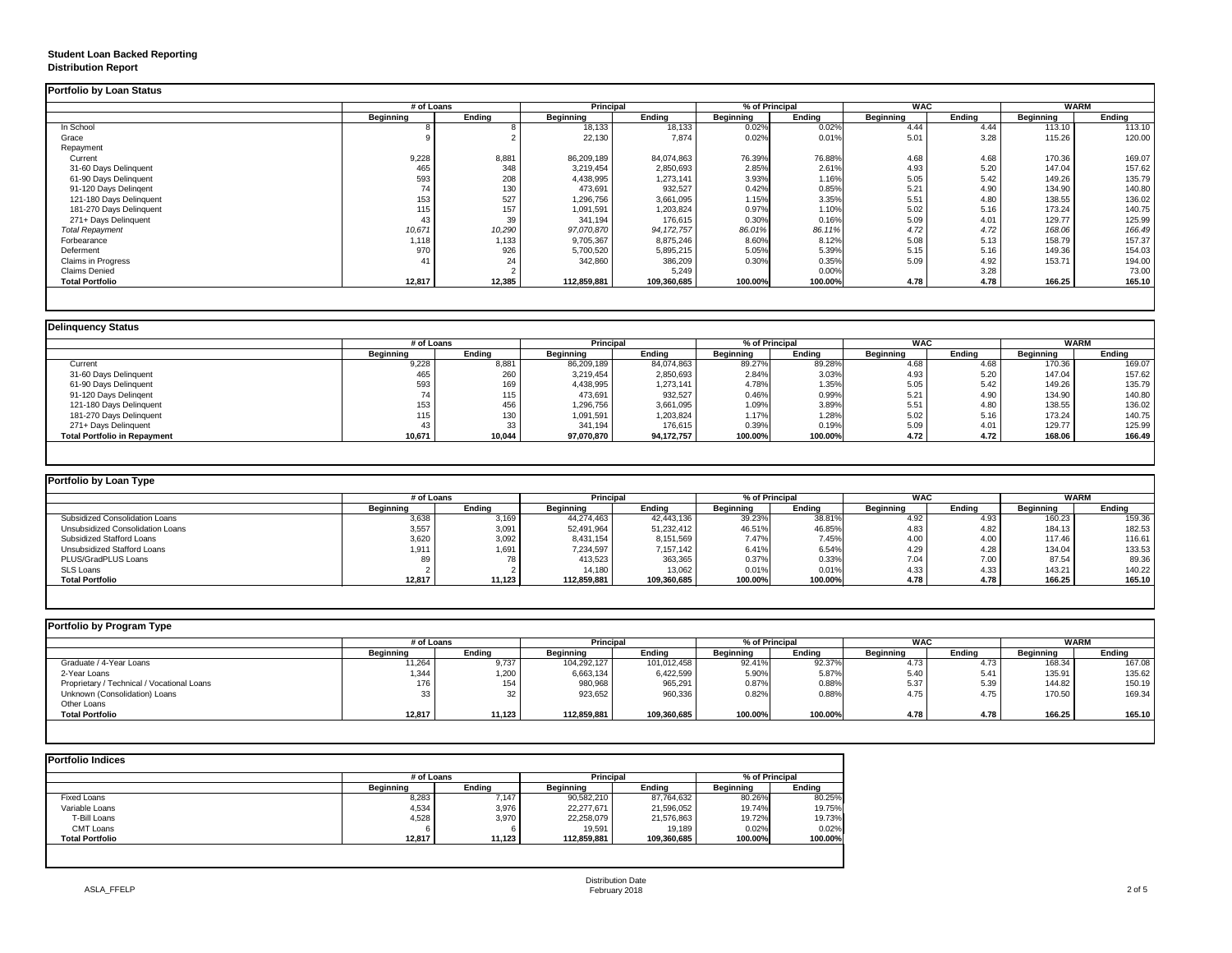**Distribution Date** February 26, 2018<br>**Collection Period** November 1, 2017, through Janu **Collection Period** November 1, 2017, through January 31, 2018

# **Collection Activity**

| <b>Collection Account</b>                                                                    | as of 1/31/2018 |
|----------------------------------------------------------------------------------------------|-----------------|
| Beginning Balance - November 1, 2017                                                         | 3,876,136       |
| <b>Collection Amount Received</b>                                                            | 4,675,288       |
| <b>Recoveries</b>                                                                            |                 |
| Reserve Account                                                                              |                 |
| <b>Excess of Required Reserve Account</b>                                                    | 820             |
| Interest on Investment Earnings                                                              | 4,841           |
| Capitalized Interest Account (after a stepdown or release date)                              |                 |
| <b>Acquisition Account</b>                                                                   |                 |
| Payments from Guarantor                                                                      |                 |
| Special Allowance payments to Department of Education                                        |                 |
| Consolidate Rebate Fees                                                                      | (263,086)       |
| <b>Transfer Capitalized Interest Fund</b>                                                    |                 |
| Principal payments, interest payments, administration fees, servicing fees, and trustee fees | (4,024,508)     |
| Transfer to Department Rebate Fund                                                           | (311,070)       |
| Other Amounts Received in Collection                                                         |                 |
| <b>Total Available Funds</b>                                                                 | 3,958,421       |

| <b>Fees Due for Current Period</b> | as of 1/31/2018 |
|------------------------------------|-----------------|
| Indenture Trustee Fees             |                 |
| <b>Servicing Fees</b>              | 63,795          |
| <b>Administration Fees</b>         | 9,114           |
| Late Fees                          |                 |
| Other Fees                         |                 |
| <b>Total Fees</b>                  | 72,909          |

| <b>Cumulative Default Rate</b>                                    | as of 1/31/2018 |
|-------------------------------------------------------------------|-----------------|
|                                                                   |                 |
| <b>Current Period's Defaults</b>                                  | 712,125.65      |
| <b>Cumulative Defaults</b>                                        | 52,693,097.58   |
| Loans for which claims have been filed as of applicable month end | 1,641,996.82    |
| <b>Cumulative Default Rate</b>                                    | 21.41%          |
| Cumulative Recoveries (including reimbursements and collections)  |                 |
| <b>Payments from Guarantor</b>                                    | 51,550,794.98   |
| <b>Borrower Recoveries</b>                                        | n/a             |
| <b>Recovery Rate</b>                                              | 97.83%          |
| <b>Cumulative Net Loss</b>                                        | 1,142,302.60    |
| <b>Cumulative Net Loss</b>                                        | 0.46%           |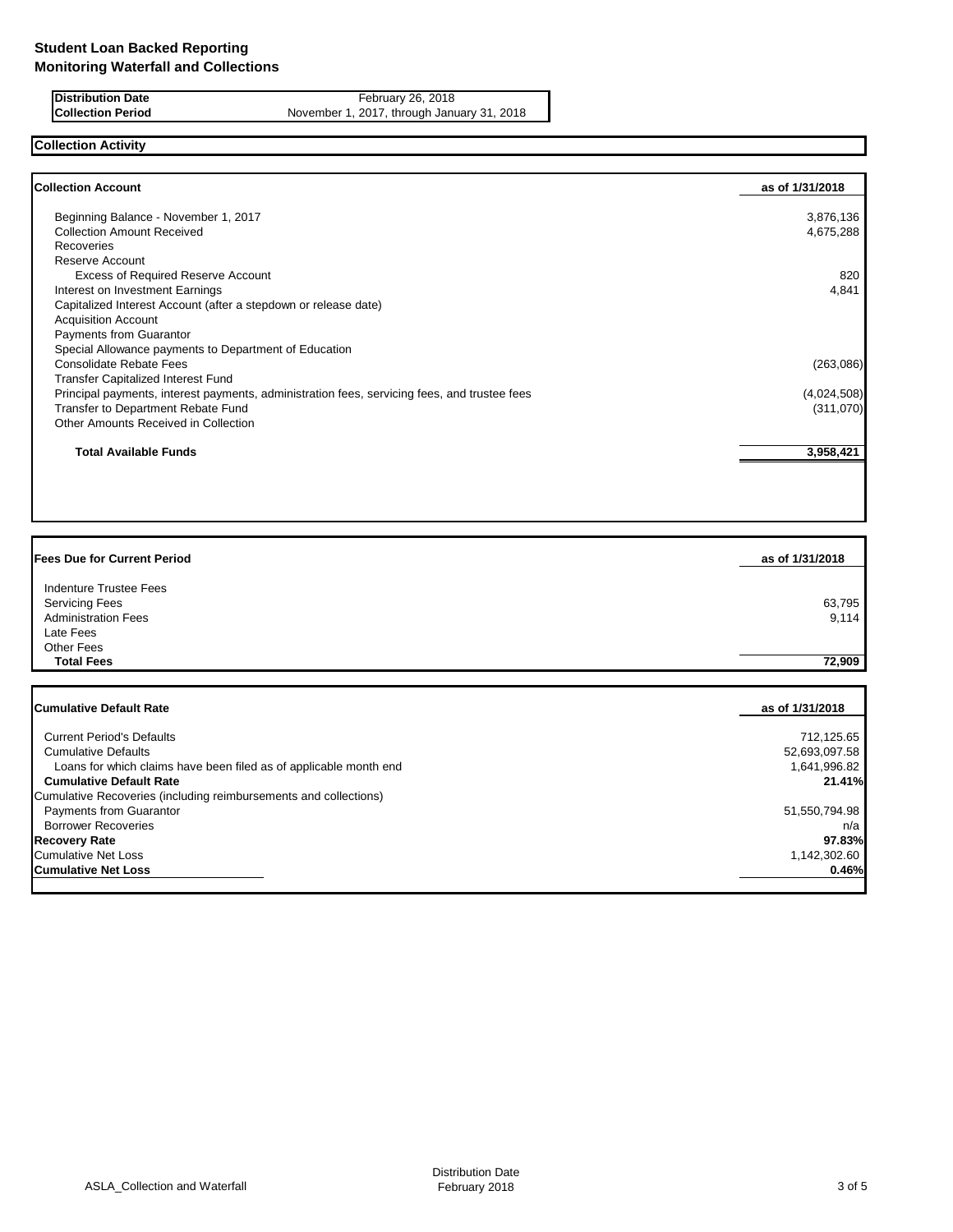# **Waterfall Activity**

| <b>Waterfall for Distribution</b>                                                         | <b>Amount Due</b> | <b>Amount Remaining</b> |
|-------------------------------------------------------------------------------------------|-------------------|-------------------------|
| <b>Total Available Funds</b>                                                              |                   | 3,958,421               |
| First: Payment required under any Joint Sharing Agreement                                 |                   |                         |
| <b>Second: Trustee Fees</b>                                                               |                   |                         |
| Third: Servicing Fees and Backup Servicing Fees                                           | 63,795            | 3,894,626               |
| <b>Fourth: Administration Fees</b>                                                        | 9,114             | 3,885,512               |
| <b>Fifth: Noteholder Interest</b>                                                         | 565,224.16        | 3,320,288               |
| Sixth: Reinstate the balance of the Reserve Fund up to the Specified Reserve Fund Balance |                   |                         |
| Seventh: Noteholder Principal, until paid in full                                         | 3,320,287.84      | $\mathbf 0$             |
|                                                                                           |                   |                         |

| <b>Principal and Interest Distributions</b> | <b>Class A-1</b> |
|---------------------------------------------|------------------|
| Quarterly Interest Due                      | 565,224.16       |
| Quarterly Interest Paid                     | 565,224.16       |
| <b>Interest Shortfall</b>                   |                  |
| Interest Carryover Due                      |                  |
| Interest Carryover Paid                     |                  |
| <b>Interest Carryover</b>                   |                  |
| Quarterly Principal Distribution Amount     | 3,320,287.84     |
| <b>Quarterly Principal Paid</b>             | 3,320,287.84     |
| Shortfall                                   |                  |
| <b>Total Distribution Amount</b>            | 3,885,512.00     |
|                                             |                  |